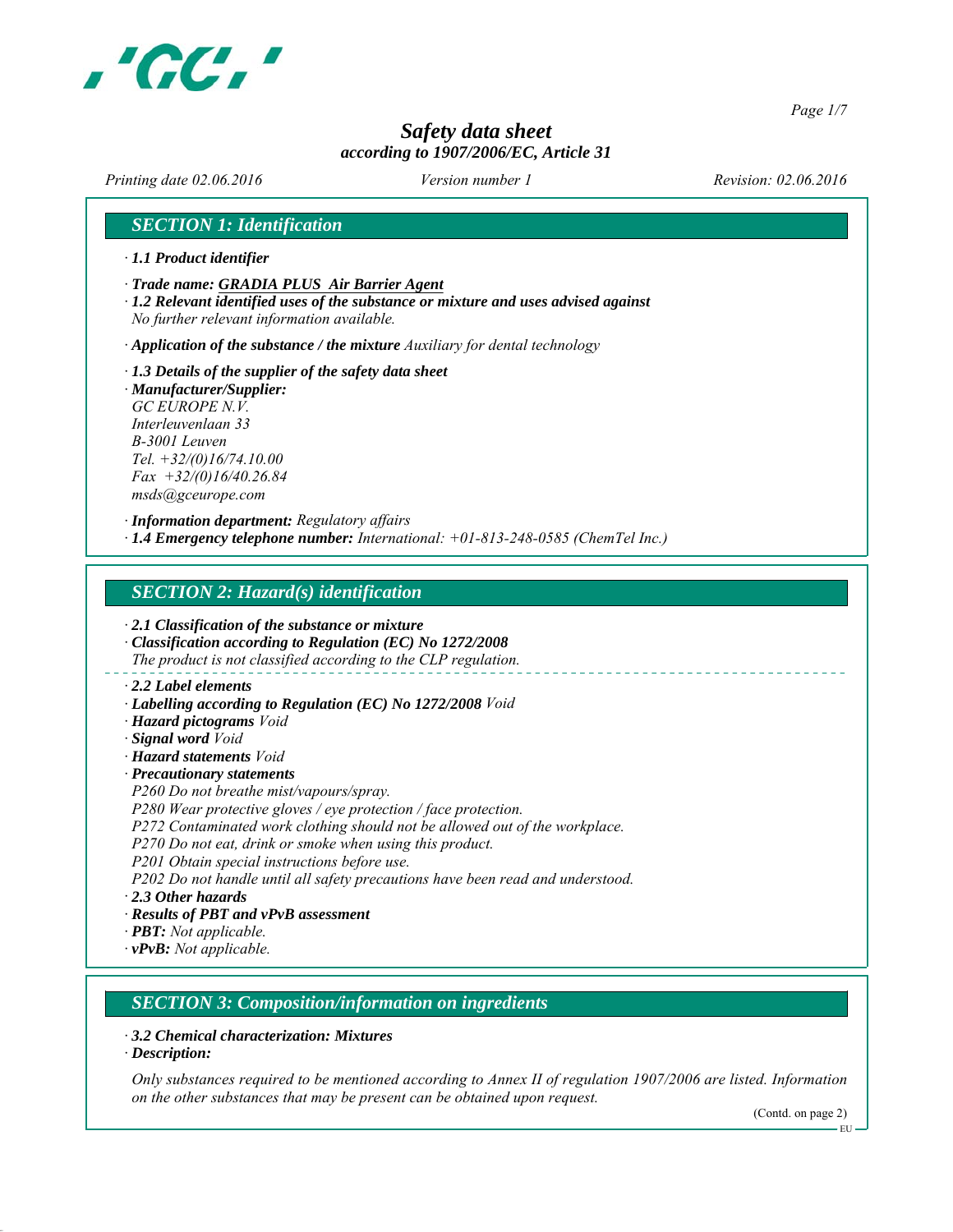*Printing date 02.06.2016 Revision: 02.06.2016 Version number 1*

#### *Trade name: GRADIA PLUS Air Barrier Agent*

(Contd. of page 1)

- *∙ Dangerous components: Void*
- *∙ Additional information: For the wording of the listed risk phrases refer to section 16.*

#### *SECTION 4: First-aid measures*

#### *∙ 4.1 Description of first aid measures*

*∙ General information:*

*No special measures required.*

- *If symptoms persist consult doctor.*
- *∙ After inhalation: Take affected persons into fresh air and keep quiet.*
- *∙ After skin contact: Immediately rinse with water.*
- *∙ After eye contact:*
- *Rinse opened eye for several minutes under running water. If symptoms persist, consult a doctor.*
- *∙ After swallowing:*
- *Rinse out mouth and then drink plenty of water.*
- *If symptoms persist consult doctor.*
- *∙ 4.2 Most important symptoms and effects, both acute and delayed No further relevant information available.*
- *∙ 4.3 Indication of any immediate medical attention and special treatment needed*
- *No further relevant information available.*

#### *SECTION 5: Fire-fighting measures*

- *∙ 5.1 Extinguishing media*
- *∙ Suitable extinguishing agents:*

*CO2, extinguishing powder or water spray. Fight larger fires with water spray or alcohol resistant foam. Use fire fighting measures that suit the environment.*

- *∙ For safety reasons unsuitable extinguishing agents: Water with full jet*
- *∙ 5.2 Special hazards arising from the substance or mixture*

*Formation of toxic gases is possible during heating or in case of fire.*

- *∙ 5.3 Advice for firefighters*
- *∙ Protective equipment: Wear self-contained respiratory protective device.*
- *∙ Additional information*

*Dispose of fire debris and contaminated fire fighting water in accordance with official regulations.*

#### *SECTION 6: Accidental release measures*

*∙ 6.1 Personal precautions, protective equipment and emergency procedures Remove persons from danger area.*

*∙ 6.2 Environmental precautions:*

*Do not allow product to reach sewage system or any water course.*

*Inform respective authorities in case of seepage into water course or sewage system.*

*Do not allow to penetrate the ground/soil.*

*In case of seepage into the ground inform responsible authorities.*

*∙ 6.3 Methods and material for containment and cleaning up:*

*Absorb liquid components with liquid-binding material.*

- *Dispose of the collected material according to regulations.*
- *∙ 6.4 Reference to other sections*

*See Section 7 for information on safe handling.*

*See Section 8 for information on personal protection equipment.*

(Contd. on page 3)

EU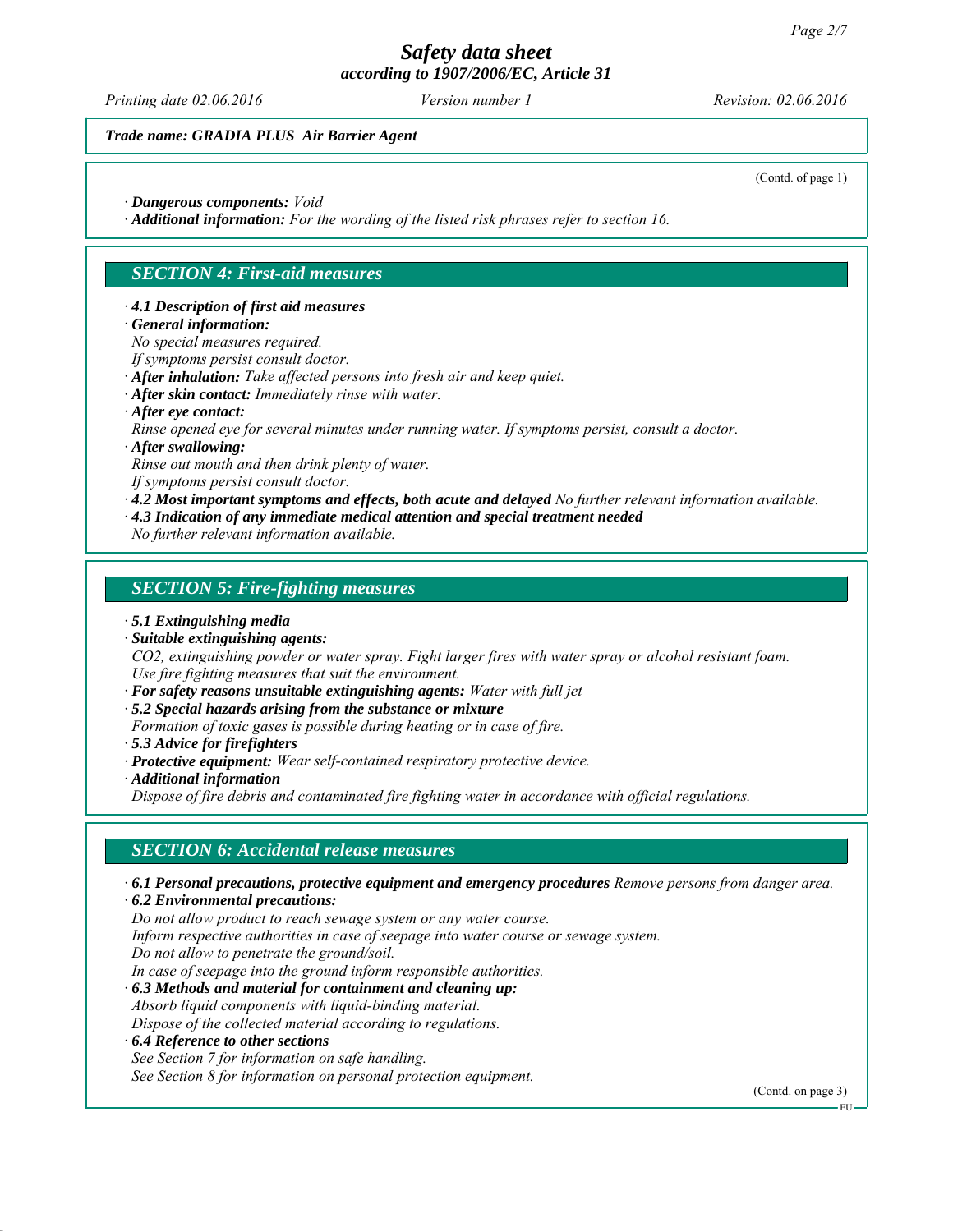*Printing date 02.06.2016 Revision: 02.06.2016 Version number 1*

*Trade name: GRADIA PLUS Air Barrier Agent*

*See Section 13 for disposal information.*

(Contd. of page 2)

#### *SECTION 7: Handling and storage*

*∙ 7.1 Precautions for safe handling No special precautions are necessary if used correctly. ∙ Information about protection against explosions and fires: No special measures required.*

*∙ 7.2 Conditions for safe storage, including any incompatibilities*

*∙ Storage:*

*∙ Requirements to be met by storerooms and receptacles: Store only in unopened original receptacles.*

- *∙ Information about storage in one common storage facility: Store away from foodstuffs.*
- *∙ Further information about storage conditions: None.*

*∙ 7.3 Specific end use(s) No further relevant information available.*

#### *SECTION 8: Exposure controls/personal protection*

*∙ Additional information about design of technical systems: No further data; see item 7.*

*∙ 8.1 Control parameters*

*∙ Components with limit values that require monitoring at the workplace:*

*The product does not contain any relevant quantities of materials with critical values that have to be monitored at the workplace.*

*∙ Additional information: The lists that were valid during the creation were used as basis.*

- *∙ 8.2 Exposure controls*
- *∙ Personal protective equipment:*
- *∙ General protective and hygienic measures:*

*The usual precautionary measures for handling chemicals should be followed. Wash hands before breaks and at the end of work.*

- *∙ Breathing equipment: Suitable respiratory protective device recommended.*
- *∙ Protection of hands: Protective gloves*
- *∙ Material of gloves*

*The selection of the suitable gloves does not only depend on the material, but also on further marks of quality and varies from manufacturer to manufacturer. As the product is a preparation of several substances, the resistance of the glove material can not be calculated in advance and has therefore to be checked prior to the application.*

*∙ Penetration time of glove material*

*The exact break through time has to be found out by the manufacturer of the protective gloves and has to be observed.*

*∙ Eye protection: Safety glasses*

| $\cdot$ 9.1 Information on basic physical and chemical properties<br><b>General Information</b> |                               |  |  |  |
|-------------------------------------------------------------------------------------------------|-------------------------------|--|--|--|
| $\cdot$ Appearance:                                                                             |                               |  |  |  |
| Form:                                                                                           | Liquid                        |  |  |  |
| Color:                                                                                          | Transparent                   |  |  |  |
| $\cdot$ Odor:                                                                                   | <i><u><b>Odorless</b></u></i> |  |  |  |
| · Odor threshold:                                                                               | Not determined.               |  |  |  |
| $\cdot$ pH-value:                                                                               | Not determined.               |  |  |  |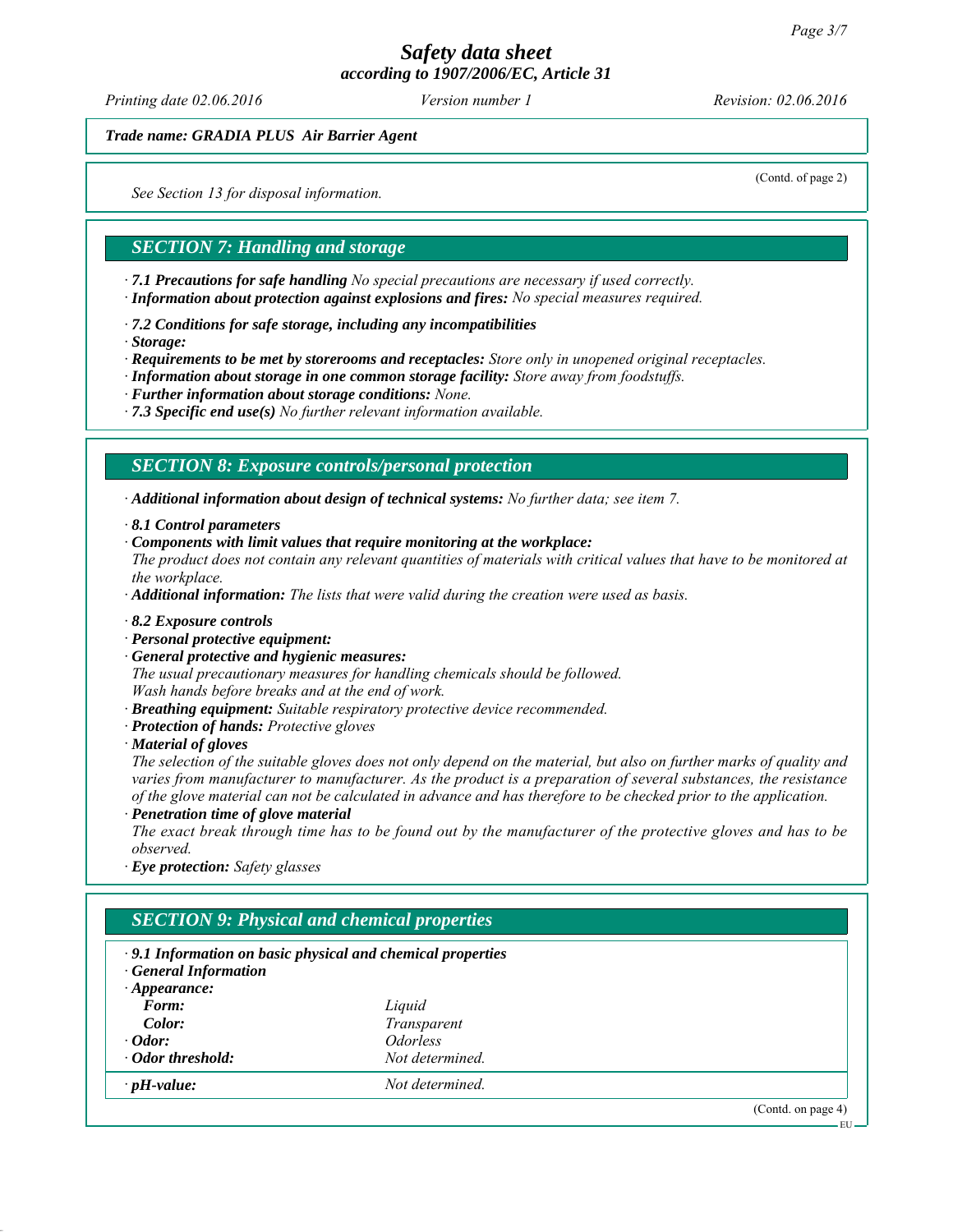*Printing date 02.06.2016 Revision: 02.06.2016 Version number 1*

#### *Trade name: GRADIA PLUS Air Barrier Agent*

|                                                                                              | (Contd. of page 3)                                                       |
|----------------------------------------------------------------------------------------------|--------------------------------------------------------------------------|
| · Change in condition<br>Melting point/Melting range:<br><b>Boiling point/Boiling range:</b> | <b>Undetermined</b><br>Undetermined.                                     |
| · Flash point:                                                                               | Not applicable.                                                          |
| · Flammability (solid, gaseous):                                                             | Not applicable.                                                          |
| · Ignition temperature:                                                                      | Undetermined.                                                            |
| $\cdot$ Decomposition temperature:                                                           | Not determined.                                                          |
| · Auto igniting:                                                                             | Product is not selfigniting.                                             |
| · Danger of explosion:                                                                       | Product does not present an explosion hazard.                            |
| · Explosion limits:<br>Lower:<br><b>Upper:</b>                                               | Not determined<br>Not determined.                                        |
| · Vapor pressure:                                                                            | Not determined.                                                          |
| $\cdot$ Density:<br>$\cdot$ Relative density<br>· Vapor density<br>$\cdot$ Evaporation rate  | Not determined.<br>Not determined.<br>Not determined.<br>Not determined. |
| · Solubility in / Miscibility with<br>Water:                                                 | Insoluble.                                                               |
| · Partition coefficient (n-octanol/water): Not determined.                                   |                                                                          |
| · Viscosity:<br>Dynamic:<br>Kinematic:                                                       | Not determined.<br>Not determined.                                       |
| · Solvent content:<br>Organic solvents:<br>$\cdot$ 9.2 Other information                     | $0.0\%$<br>No further relevant information available.                    |

#### *SECTION 10: Stability and reactivity*

*∙ 10.1 Reactivity No further relevant information available.*

*∙ 10.2 Chemical stability*

- *∙ Thermal decomposition / conditions to be avoided: No decomposition if used according to specifications.*
- *∙ 10.3 Possibility of hazardous reactions No dangerous reactions known.*
- *∙ 10.4 Conditions to avoid No further relevant information available.*
- *∙ 10.5 Incompatible materials: No further relevant information available.*
- *∙ 10.6 Hazardous decomposition products: No dangerous decomposition products known.*

*SECTION 11: Toxicological information*

*∙ 11.1 Information on toxicological effects*

*∙ Acute toxicity: Based on available data, the classification criteria are not met.*

*∙ LD/LC50 values that are relevant for classification: No further relevant information available.*

(Contd. on page 5)

EU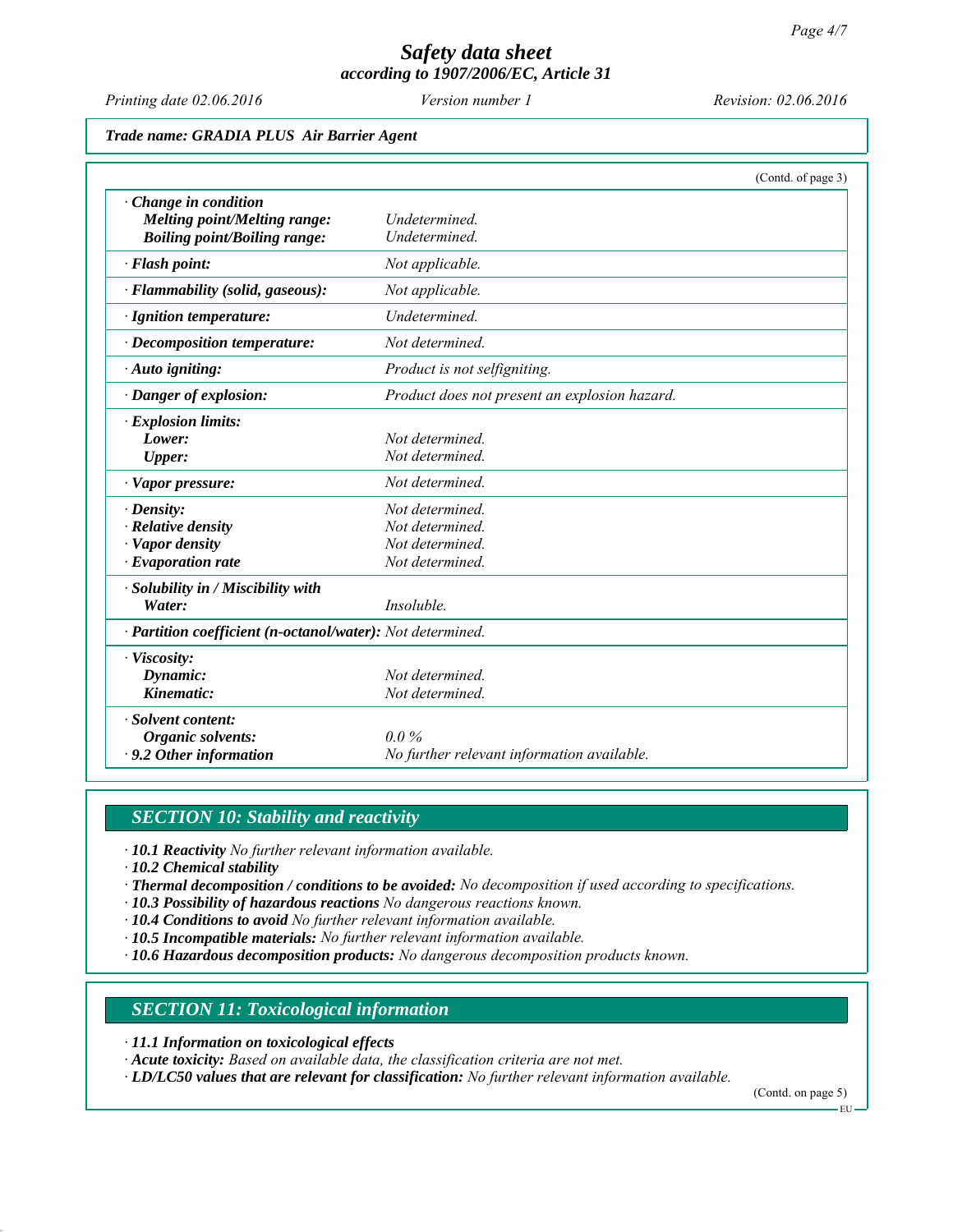*Printing date 02.06.2016 Revision: 02.06.2016 Version number 1*

#### *Trade name: GRADIA PLUS Air Barrier Agent*

(Contd. of page 4) *∙ Primary irritant effect: ∙ on the skin: Based on available data, the classification criteria are not met. ∙ on the eye: Based on available data, the classification criteria are not met. ∙ Sensitization: Based on available data, the classification criteria are not met. ∙ Additional toxicological information: ∙ Carcinogenic categories ∙ IARC (International Agency for Research on Cancer) 79-06-1 acrylamide 2A ∙ NTP (National Toxicology Program) 79-06-1 acrylamide R ∙ OSHA-Ca (Occupational Safety & Health Administration) None of the ingredients is listed. ∙ Repeated dose toxicity No further relevant information available. ∙ CMR effects (carcinogenity, mutagenicity and toxicity for reproduction) No further relevant information available. ∙ Germ cell mutagenicity Based on available data, the classification criteria are not met. ∙ Carcinogenicity Based on available data, the classification criteria are not met. ∙ Reproductive toxicity Based on available data, the classification criteria are not met. ∙ STOT-single exposure Based on available data, the classification criteria are not met. ∙ STOT-repeated exposure Based on available data, the classification criteria are not met. ∙ Aspiration hazard Based on available data, the classification criteria are not met. SECTION 12: Ecological information ∙ 12.1 Toxicity ∙ Aquatic toxicity: No further relevant information available. ∙ 12.2 Persistence and degradability No further relevant information available. ∙ 12.3 Bioaccumulative potential No further relevant information available. ∙ 12.4 Mobility in soil No further relevant information available. ∙ Additional ecological information: ∙ General notes: Water hazard class 3 (Self-assessment): extremely hazardous for water Do not allow product to reach ground water, water course or sewage system, even in small quantities. Danger to drinking water if even extremely small quantities leak into the ground. ∙ 12.5 Results of PBT and vPvB assessment ∙ PBT: Not applicable. ∙ vPvB: Not applicable. ∙ 12.6 Other adverse effects No further relevant information available. SECTION 13: Disposal considerations ∙ 13.1 Waste treatment methods ∙ Recommendation: Smaller quantities can be disposed of with household waste. ∙ European waste catalogue 18 00 00 WASTES FROM HUMAN OR ANIMAL HEALTH CARE AND/OR RELATED RESEARCH (except kitchen and restaurant wastes not arising from immediate health care) 18 01 00 wastes from natal care, diagnosis, treatment or prevention of disease in humans* (Contd. on page 6)

EU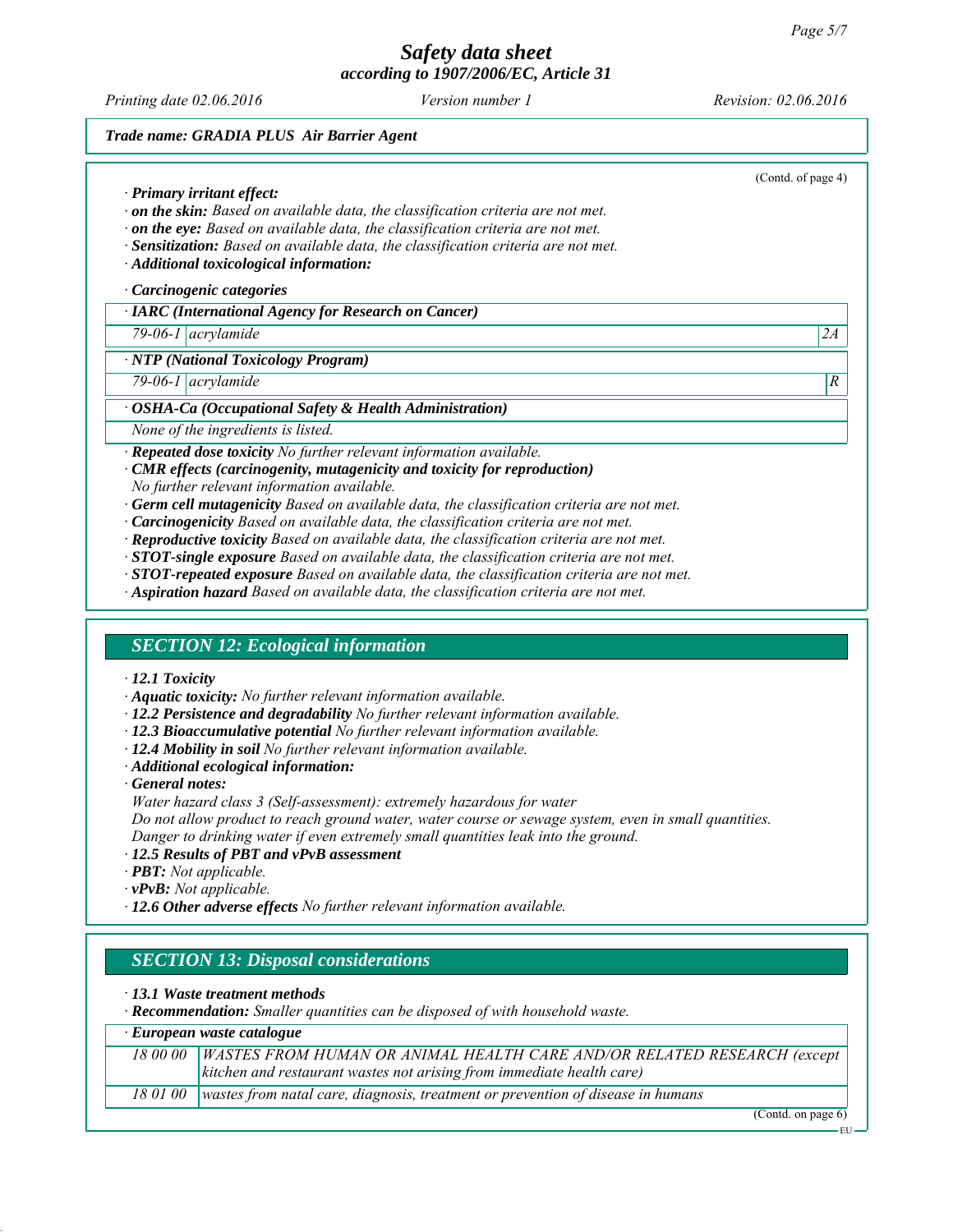*Printing date 02.06.2016 Revision: 02.06.2016 Version number 1*

(Contd. of page 5)

*Trade name: GRADIA PLUS Air Barrier Agent*

18 01 06\* chemicals consisting of or containing hazardous substances

*∙ Uncleaned packagings:*

*∙ Recommendation: Disposal must be made according to official regulations.*

## *SECTION 14: Transport information*

| $\cdot$ 14.1 UN-Number<br>ADR, ADN, IMDG, IATA                                                                    | not regulated   |  |
|-------------------------------------------------------------------------------------------------------------------|-----------------|--|
| $\cdot$ 14.2 UN proper shipping name<br>ADR, ADN, IMDG, IATA                                                      | not regulated   |  |
| $\cdot$ 14.3 Transport hazard class(es)                                                                           |                 |  |
| ADR, ADN, IMDG, IATA<br>· Class                                                                                   | not regulated   |  |
| $\cdot$ 14.4 Packing group<br>ADR, IMDG, IATA                                                                     | not regulated   |  |
| $\cdot$ 14.5 Environmental hazards:<br>$\cdot$ Marine pollutant:                                                  | No              |  |
| $\cdot$ 14.6 Special precautions for user                                                                         | Not applicable. |  |
| $\cdot$ 14.7 Transport in bulk according to Annex II of<br><b>MARPOL73/78 and the IBC Code</b><br>Not applicable. |                 |  |
| · UN "Model Regulation":                                                                                          | not regulated   |  |

# *SECTION 15: Regulatory information*

*∙ 15.1 Safety, health and environmental regulations/legislation specific for the substance or mixture ∙ Sara*

| · Section 355 (extremely hazardous substances):             |                    |
|-------------------------------------------------------------|--------------------|
| 79-06-1 $\vert$ acrylamide                                  |                    |
| · Section 313 (Specific toxic chemical listings):           |                    |
| 79-06-1 $ acry$ lamide                                      |                    |
| · TSCA (Toxic Substances Control Act):                      |                    |
| All ingredients are listed.                                 |                    |
| · Proposition 65                                            |                    |
| Chemicals known to cause cancer:                            |                    |
| 79-06-1 $\vert$ acrylamide                                  |                    |
| Chemicals known to cause reproductive toxicity for females: |                    |
| None of the ingredients is listed.                          |                    |
| Chemicals known to cause reproductive toxicity for males:   |                    |
| 79-06-1 $\alpha$ acrylamide                                 |                    |
| · Chemicals known to cause developmental toxicity:          |                    |
| 79-06-1 $\alpha$ acrylamide                                 |                    |
|                                                             | (Contd. on page 7) |